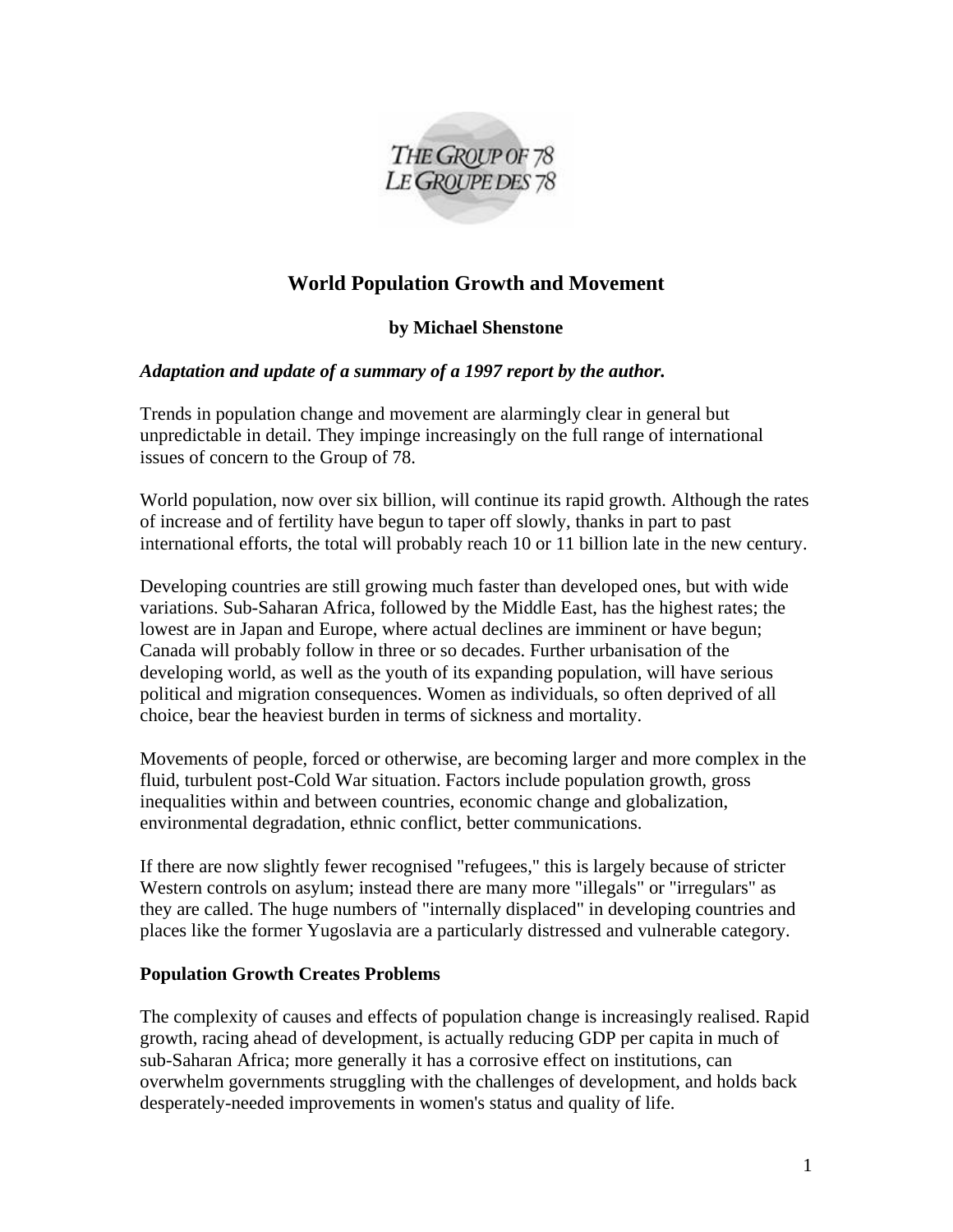Reproductive health measures thus contribute indirectly but substantially to Canada's priority of alleviating poverty and meeting basic needs.

While extensive famine is unlikely, population growth in many developing countries will further increase malnutrition and also environmental stresses. Combined with--and often intensifying--a deterioration of socio-economic conditions, it can trigger mass migration, which in turn can impose severe strains on poorer receiving countries.

The 1994 International Conference on Population and Development (ICPD) in Cairo, central to current international population policy, placed major emphasis on the relatively new concepts of reproductive health and rights, addressed for the first time sensitive issues such as female genital mutilation, made numerous references to ways of empowering women (thus paving the way for the 1995 Beijing conference on women), reached broad agreement on key migration and refugee issues, and gave specific estimates of the resources needed to achieve reproductive health (including family planning) for all by 2015.

Canada and other donors accepted these as a commitment, reiterating it later in the Organization for Economic Co-operation and Development (OECD). Subsequent major UN conferences, particularly Beijing and the Cairo and Beijing review conferences in 1999 and 2000, reaffirmed ICPD language in the face of strenuous opposition from the Vatican and elsewhere but were unable to advance much beyond, despite strong efforts by Canada and others.

The UN Population Fund (UNFPA) is providing good international leadership on population, including ICPD follow-up. The International Regional Development Bank (I BRD) and regional banks have a spotty record; the International Planned Parenthood Federation (IPPF), as the leading international NGO in the field, works effectively but has suffered financially (including a large cut by Canada). Various discussion bodies and commissions have various track records.

## **Mixed Picture**

A new South-South co-operative organisation on population may be useful. However the broader picture is mixed: Asian-Pacific Economic Conference (APEC) summits have commissioned studies including population along with other questions, but recent G-7/G-8, Francophone, Commonwealth and environmental summits attended or chaired by Canada have said little or nothing on population or migration in their pronouncements on global issues.

Some progress is being made. The use of modern contraceptives is spreading, even if unevenly (e.g. very little in Western Africa ), but 100-120 million women still have an unmet need for access to family planning, and maternal mortality rates in developing countries have fallen little. Other issues needing attention include finding a proper balance of effort, enhancing quality of service, stimulating more research, and promoting human rights and non-coercion. But prospects are not good for donor contributions to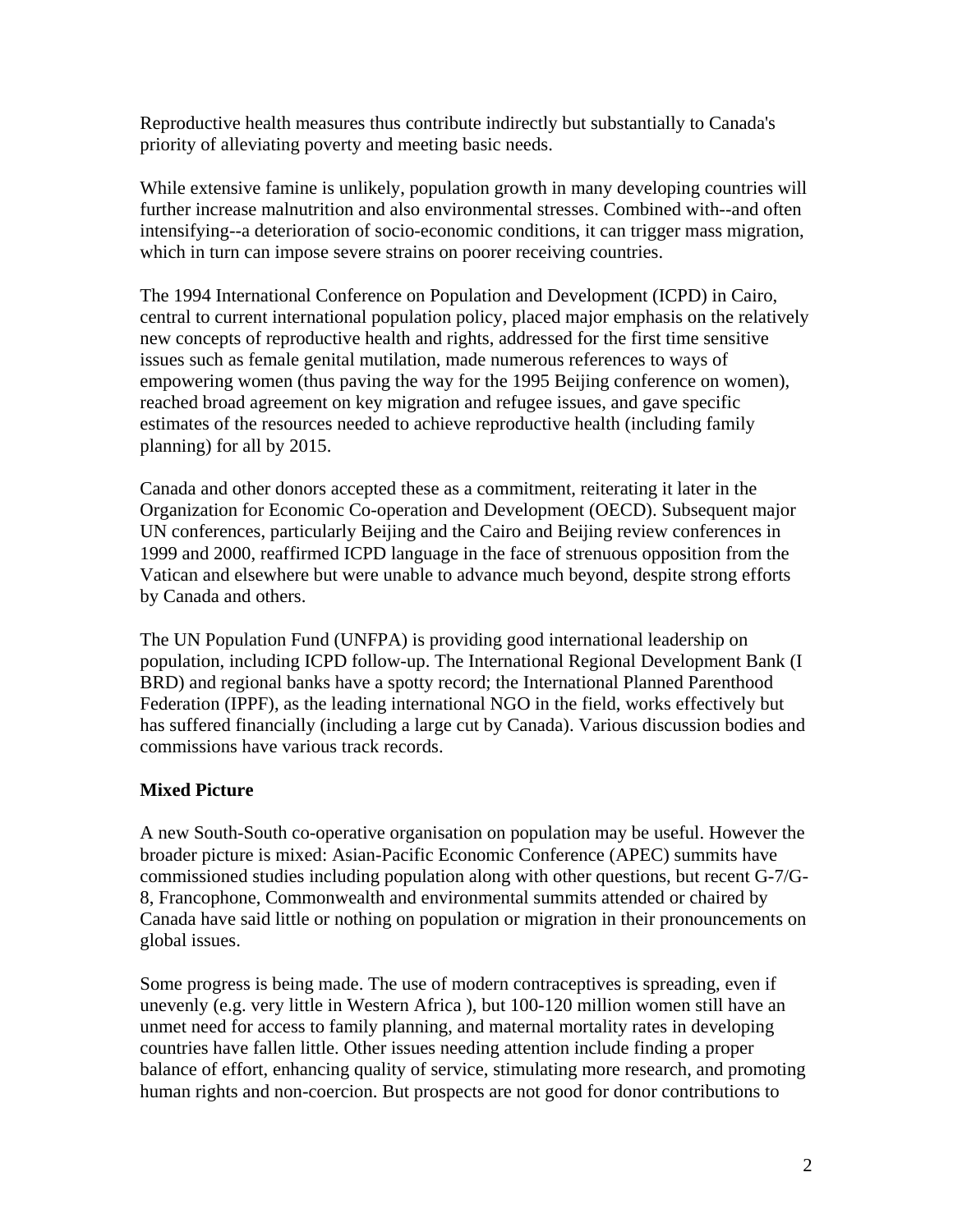achieve their 2015 commitment. So far they average only 30% (Canada 25%!), whereas developing countries have met 70% of their target.

Trends in thinking about migration issues include a new emphasis, by Canada at any rate, on "human security", more discussion (though little more action) on getting at migration's "root causes", more attention to "control" (often with undesirable implications), and difficult controversies about the application of concepts such as "temporary protection" and "family reunification". However support for an international migration regime or major conference is minimal. The possibility of eventual pressures for freer world movement of labour (alongside capital and goods) is rarely touched on.

The Office of the UN High Commissioner for Refugees (UNHCR) continues to deserve its preeminence among organisations relevant to forced migration, despite criticisms that can be made. Others such as the UN human rights bodies have been less effective. With sovereignty a shibboleth for so many countries, next to nothing is done for the internally displaced. The International Organisation for Migration (IOM) has some policy potential for general migration issues; developed country bodies such as the Inter-Governmental Consultations on Asylum (IGC) and the OECD have continuing usefulness; so also does Canada's current and proposed bilateral cooperation with the European Union (EU) and with the U.S. although its immediate benefits to Canada should not be overestimated; and the Puebla group for North and Central America is off to a good start.

## **Key Recommendations**

Here are some key recommendations for Canada:

• There is a need for clearer and more comprehensive policy statements. A detailed Canadian International Development Agency (CIDA) policy document (a "strategy" or an "action plan") on population and development should be prepared very soon to provide a firm basis for specific programming on population by all CIDA's branches; so far CIDA's top management has not authorized this, perhaps for political reasons.

A document on Canada's international migration strategy is required, in order to bring together, update and refine the elements now scattered across various CIC statements, and incidentally make up for the lack of migration policy themes in the government's 1995 foreign policy statement. With population growth and movement so related, each document should contain elements of common analysis.

• In population, Canada should promptly move its assistance up from its present level of about C\$50 million towards our C\$200 million ICPD/OECD commitment. Our IPPF contribution should be restored, and more emphasis should be placed on Africa, particularly Francophone Africa. Reproductive health including family planning should be stressed, but with balanced attention to other factors bearing on population.

More population expertise should be provided throughout CIDA. The International Development Research Council (IDRC) should be urged to restore its abandoned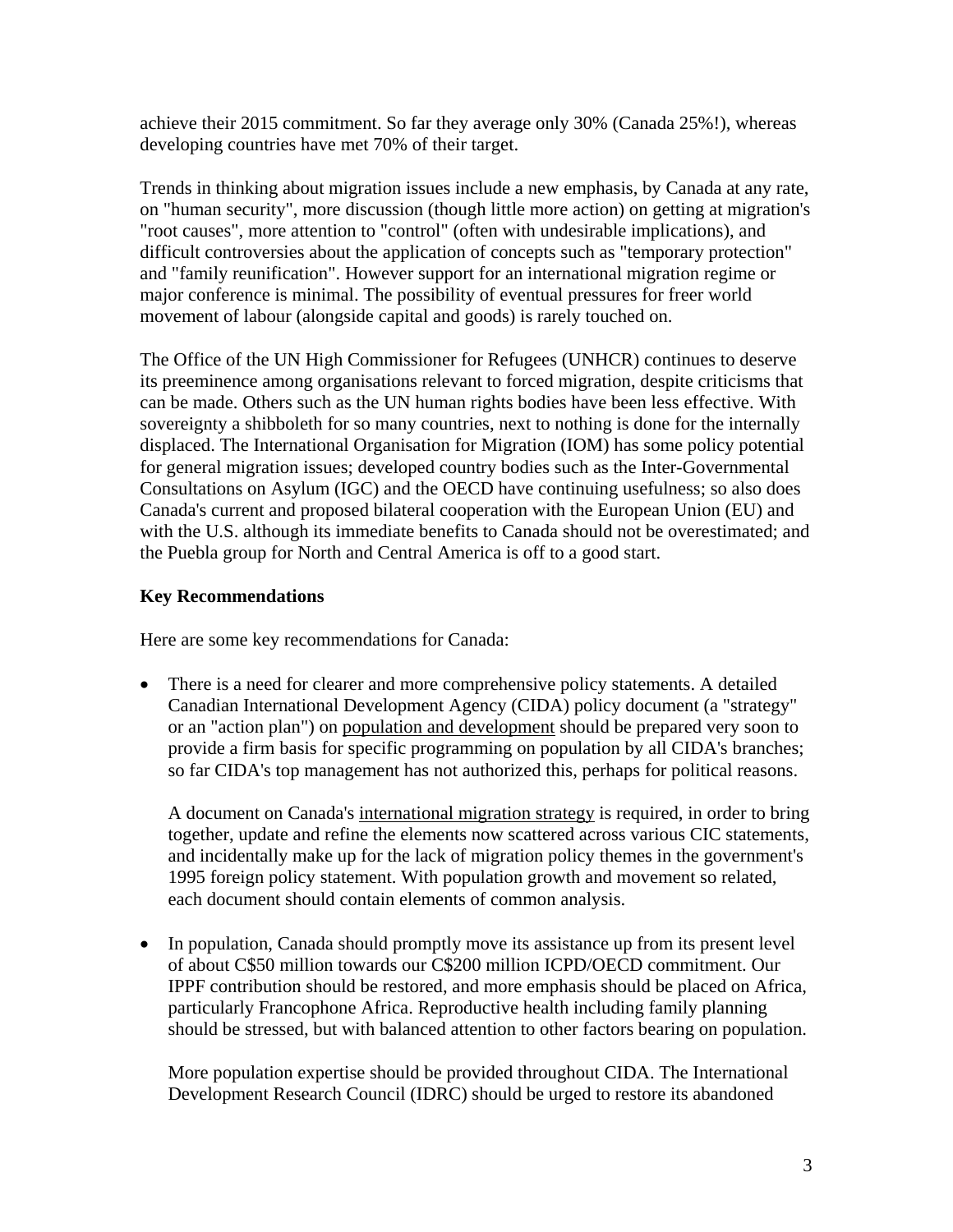population research. Canada should encourage South-South cooperation, and more IBRD and regional bank lending for population after it has put its own house in order.

• In migration, Canada should look carefully at the policy implications for us of "root" causes", including the complexities of population/migration/development relationships. Our long-term theme, with implications for many of the Group of 78's concerns, should be as expressed in Section 10.3 of the ICPD's Programme of Action: "governments ...should seek to make the option of remaining in one's country viable for all people". (The meaning is developed in the full text, appended to this document).

Equitable measures are required to restore the IRB's credibility and avoid it becoming a source of anti-immigrant intolerance. Its advocacy of speedier removals should be supported. The balance between the large sums spent in dealing (rather ineffectively) with asylum claimants in Canada and the small sums spent by Canada on refugee relief abroad through the UNHCR should be rectified. (Other significant comments on Canada's immigration policy will be found on this website in the summary of James Bissett's remarks to a Group of 78 luncheon on June 20, 2000.)

• Internationally, we should persevere with efforts to conclude a Memo of Agreement with the USA and foster more cooperation with the EU, without counting too much on major results soon from either, and should push ahead and expand the Puebla process. Continuous careful assessments of the numerous international organisations active in the field are warranted, so that we can encourage and help guide the most effective, but we must avoid a resource-driven temptation to over-prioritise among them, or to go in too exclusively for either regional or fully multilateral approaches. An international strategy is a necessity for us and cannot come cheap.

## **Continue Human Rights Emphasis**

- Human rights should continue to have prominence in both population and migration policies: Canada should look at ways to integrate reproductive rights more clearly into human rights as a whole, consider adopting the IPPF's charter of reproductive rights, and improve the capacity of the UN human rights bodies, working alongside the UNHCR, to foster the rights of refugees and the internally displaced.
- As part of Canada's new Pacific emphasis, we should advocate more serious discussion of population and migration issues at APEC, and press for Japan to be invited to join the IGC.
- We should do more to see that such issues, along with other global concerns, receive attention at G-7/G-8 summits, Commonwealth and Francophone gatherings, and other major meetings.
- Within Ottawa, much more frequent and sustained senior-level interdepartmental dialogue on these questions is required, particularly between CIC, CIDA and the Department of Foreign Affairs and International Trade (DFAIT), including--on globalization issues--the latter's foreign trade component.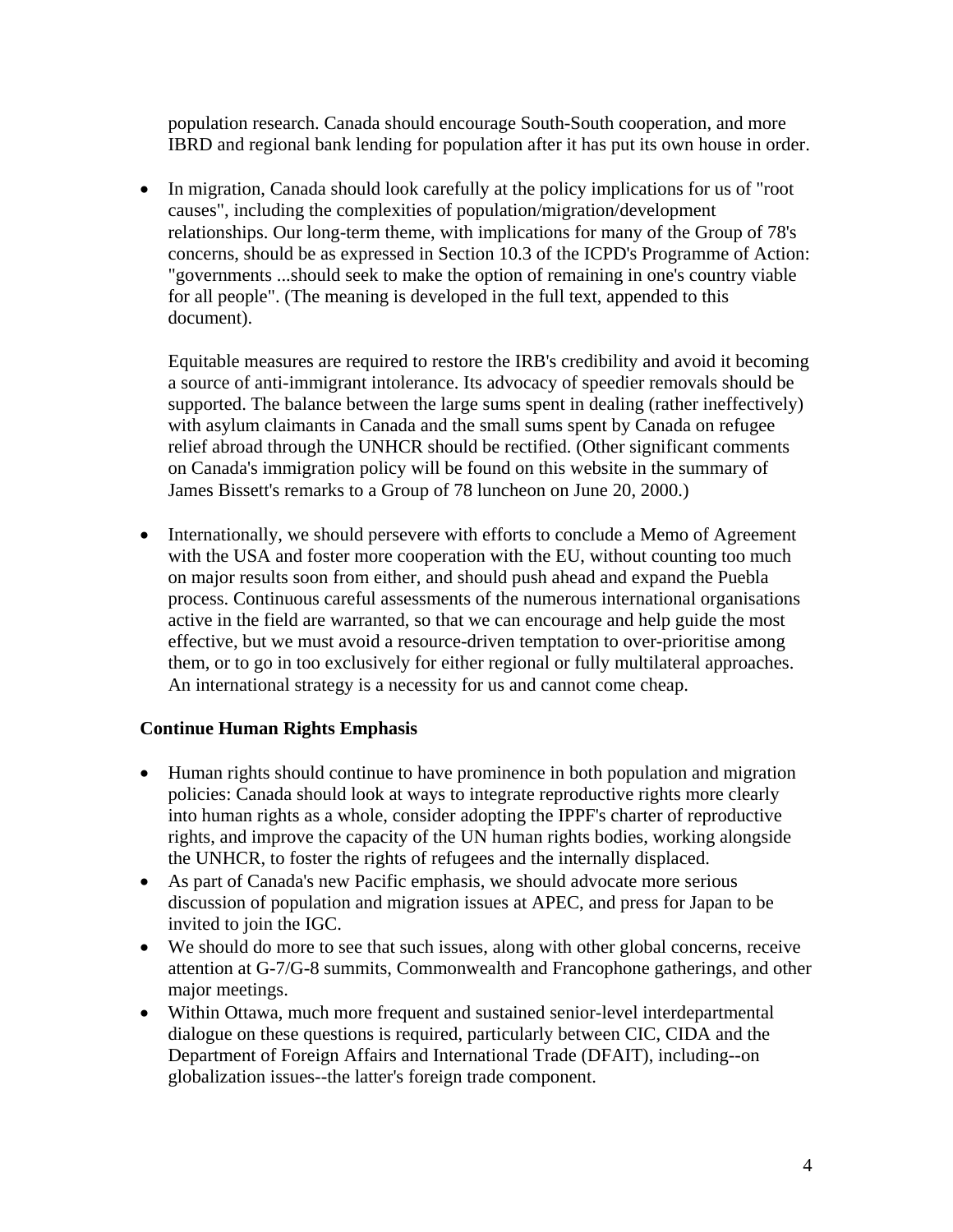- Briefings, general foreign policy statements and reporting from posts should regularly feature population change and movement as basic and closely related phenomena needing to be taken into account everywhere.
- Canadian NGOs as well as academics should be encouraged to play enhanced roles in both fields, taking into account also the development aspects.

And, in sum, much more should be done by all concerned inside and outside government to highlight and discuss the fundamental long-term factors affecting and affected by population and migration, so that they receive our consistent long-term attention and help us cope with what the new century may have in store for us.

. . . . . .

#### **Annex I**

Section 10.3 of the ICPD Programme of Action:

10.3. Governments of countries of origin and of countries of destination should seek to make the option of remaining in one's country viable for all people. To that end, efforts to achieve sustainable economic and social development, ensuring a better economic balance between developed and developing countries and countries with economies in transition, should be strengthened. It is also necessary to increase efforts to defuse international and internal conflicts before they escalate; to ensure that the rights of persons belonging to ethnic, religious or linguistic minorities, and indigenous people are respected; and to respect the rule of law, promote good governance, strengthen democracy and promote human rights. Furthermore, greater support should be provided for the attainment of national and household food security, for education, nutrition, health and population-related programmes and to ensure effective environmental protection. Such efforts may require national and international financial assistance, reassessment of commercial and tariff relations, increased access to world markets and stepped-up efforts on the part of developing countries and countries with economies in transition to create a domestic framework for sustainable economic growth with an emphasis on job creation. The economic situation in those countries is likely to improve only gradually and, therefore, migration flows from those countries are likely to decline only in the long term; in the interim, the acute problems currently observed will cause migration flows to continue for the short-to-medium term, and Governments are accordingly urged to adopt transparent international migration policies and programmes to manage those flows.